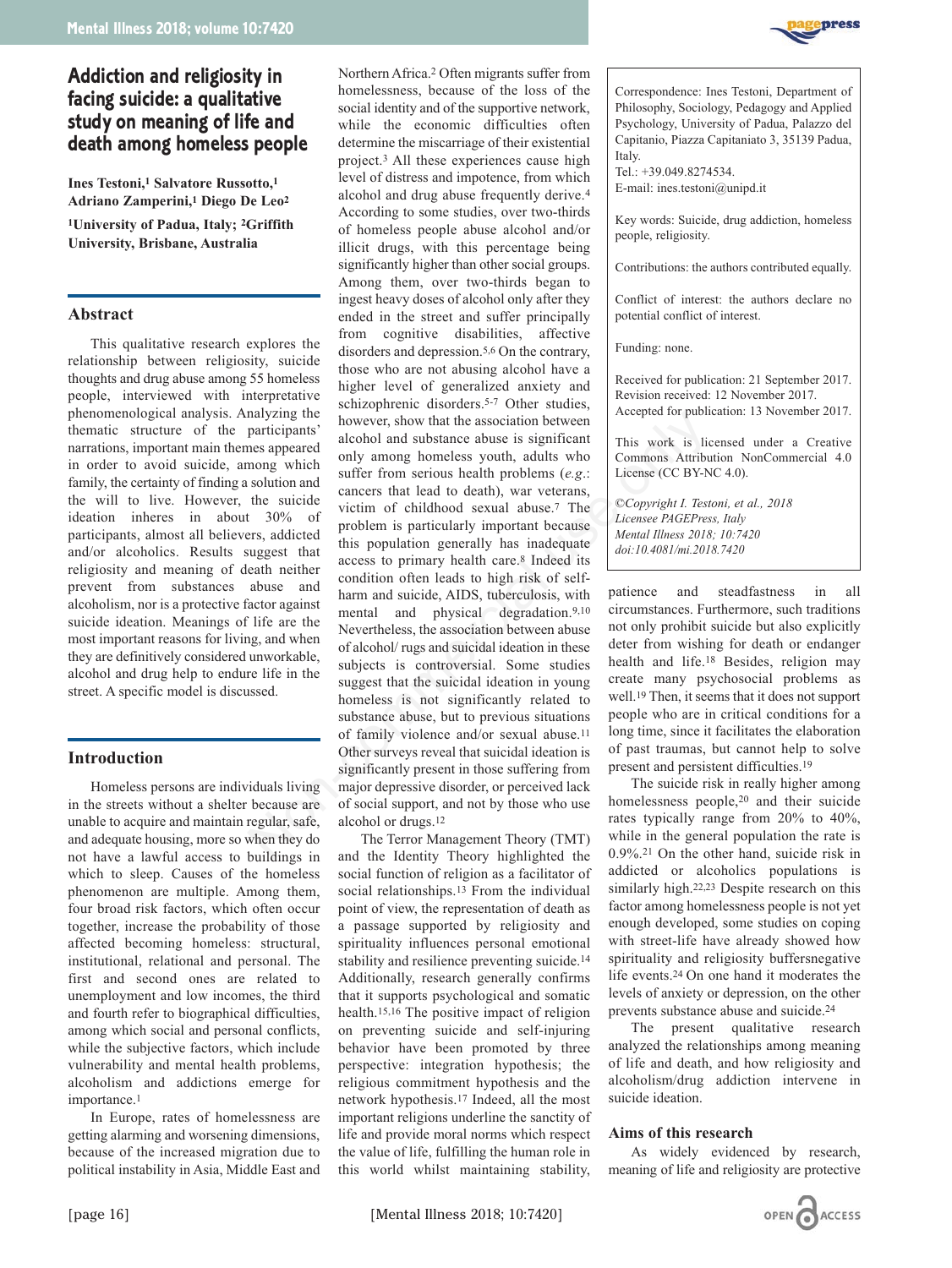

factors because they can prevent suicide.25 The first aim was to analyze the meaning of life and death through the biographical narrations of people affected by homelessness, in order to recognize the Main Themes (MTs) that characterize their reasons for living. The second aim was to highlight the role of religiosity and addiction in their everyday life. Since drug addiction, self-harm and suicide are strongly condemned by all religions and since these are largely prevalent among homeless people,26 we wanted to analyze whether religiosity and the meaning of death as a passage toward God could be a protective factors against suicide ideation and drug/alcohol addiction or not.

### **Materials and Methods**

#### **Participants**

We selected the study population based on the principle of appropriateness, and according to the following criteria: the participants were homeless and able to understand and speak the Italian language, motivated to participate in the dialogue, without severe psychiatric diseases. They were recruited from volunteer associations of 13 cities of Northern, Central and Southern Italian regions. The study followed American Psychological Association *Ethical Principles of Psychologists and Code of Conduct* and the principles of the Declaration of Helsinki. The interviewer, a psychologist expert of communication with homeless people, gave potential participants detailed information regarding the goal of the study and the manner with which the interview would be developed. A verbal request of agreement was proffered. None of them was forced to take part to the study and they could refuse to talk about upsetting issues. In addition, they could withdraw from the interview at any time without explanation or penalty. If they agreed to participate, the interview was conducted immediately, because it was arduous, if not impossible, to schedule a future date. At the end, 55 out of about 600 contacted homeless people participated (49 male and 6 female). Most of them were immigrants from Africa, Asia and East Europe. Twenty-seven participants were Italian. We considered as addicted only those who currently abuse of substances and/or alcohol. Homeless people who had been addicted in the past and those who make only sporadic use of alcohol do not enter into this category (Table 1).

#### **Methodology**

Since the narrative approach in topics related to homelessness has become prevalent, we utilized the thematic analysis, which is a specific approach to qualitative research developed from the Grounded Theory Methodology (GTM).27 Our research intersects such a methodology with Interpretative Phenomenological Analysis (IPA). The first one is a systematic inductive methodology involving the qualitative data in terms of their principal concepts or themes. The second one is a way of thinking about and conceptualizing indicators of significant phenomena, which may be cognized through a process of interpretative and hermeneutic work.28 Therefore, both GTM and IPA look at the active role of persons, who may offer profound and rich data, to understand psychological and social problems.

The analysis of the textual data was developed on the basis of both prior categories and categories which only became clear as analysis proceeded. The former were the basic pre-figured themes (religiosity, drug addiction/alcoholism, suicide ideation) from which the latter emerged as unexpected topics (biographical narrations, meaning of life and death). The process was divided into six main phases: preparatory organization; generation of categories or themes; coding data; testing emerging understanding; searching for alternative explanations; writing up the report. Moreover, before the last phase, the analysis of the textual data followed the strategies of the thematicnetworks, which are the skeleton summarizing the main themes developed in the narrations. Thematic analysis was performed with Atlas.ti, which is a software that allows to identify the networks. The analysis results in flow charts, describing logical relationships between categories identified by researchers. The topic areas then form the basis for the research, within which extracts may be used to illustrate the final discussion. clear as analysis proceeded. The former were<br>
the basic pre-figured thense (religiosity, important MT<br>
oppulations, and drug addiction/alcoholism, suicide ideation) of pivots for the<br>
prigraents, and from which the latter

#### **Interview and data collection**

The interviews consisted of a series of questions that were semi-directed, openended, and as in-depth as possible. Data were collected through narrations, and discussion was encouraged, so that participants could think of their biographies, main experiences, values, believes, meaning of life and death. Indeed, the dialogue was disposed to facilitate the personal reconstruction of the tellers' story, and their efforts to shape places, times, and linkages between actions under different situations.

Each interview involved participants in meetings during lunch time. All 55 participants completed the interview. The topics were the following: 1. the personal biography: values, meaning of life, relationships, work and important events of past and present; 2. the street life: details on the current situation, emotions, prospects and future hopes; 3. deviance: abuse of alcohol or drugs, gambling, involvement in thefts and motivations; 4. Religiosity and meaning of death; 5. Suicidal ideation.

Each interview lasted for approximately two hours, was transcribed and checked for accuracy immediately after the dialogues.

The texts were coded, and variables were marked on the basis of age, gender, and occupation. Quotes that were forceful, persuasive, and convincing were highlighted and marked off for referencing.

### **Findings**

#### **Biographies and their main themes**

From the narratives of biographies important MTs emerged, assuming the role of pivots for the meaning of life and death. As shown in the Figure 1, the most important MTs are the following: myself and selfexpression, feelings of worthlessness, family, relationships, policy and society, job, religiosity, and addiction.

More specifically, *Myself* is composed by the desire to be respected, loneliness, worries for health. It is particular significant the need of redemption from mistakes: *Now I do impossible things [ed. in order to redeem the past]. I always go running because I hurry, I do not like the comfortable life. And I would do many things together. It's not in my nature, my nature would be doing a few things* [P38: 29]; or high self-esteem: *I was considered foreman because I had the capacity to be* [P43: 17]; *Now I use toothpicks, those for the skewers, to construct buildings*. [...] *And I never studied, right, I get these fantasies and I'm able to realize them* [P49: 29].

*Self-expression and achievement* further develops the area of self-esteem and is constituted by artistic passions, which are as reasons for living as favorite dreams: *I always think of the dreams that I have to accomplish* [P53: 32]; *I've always been a musician, always, always. I told my parents that when I die they have to play the Beethoven's funeral march! Poooom Po po pooom*! [P8: 16]. *Feeling of worthlessness* is a property of *Myself* and is caused by the *Job*. Participants talk about the difficulties related to research for and the bankruptcy of a job. They also willingly focus the conversation on their past activities and on causes of their failure: *I look for work. I have no problem with 5 hours, 10 hours or more. Personally I do nothing. Just work. Just get a paycheck* [P4: 25]; *I would like just a job, and that's it* [P47: 16].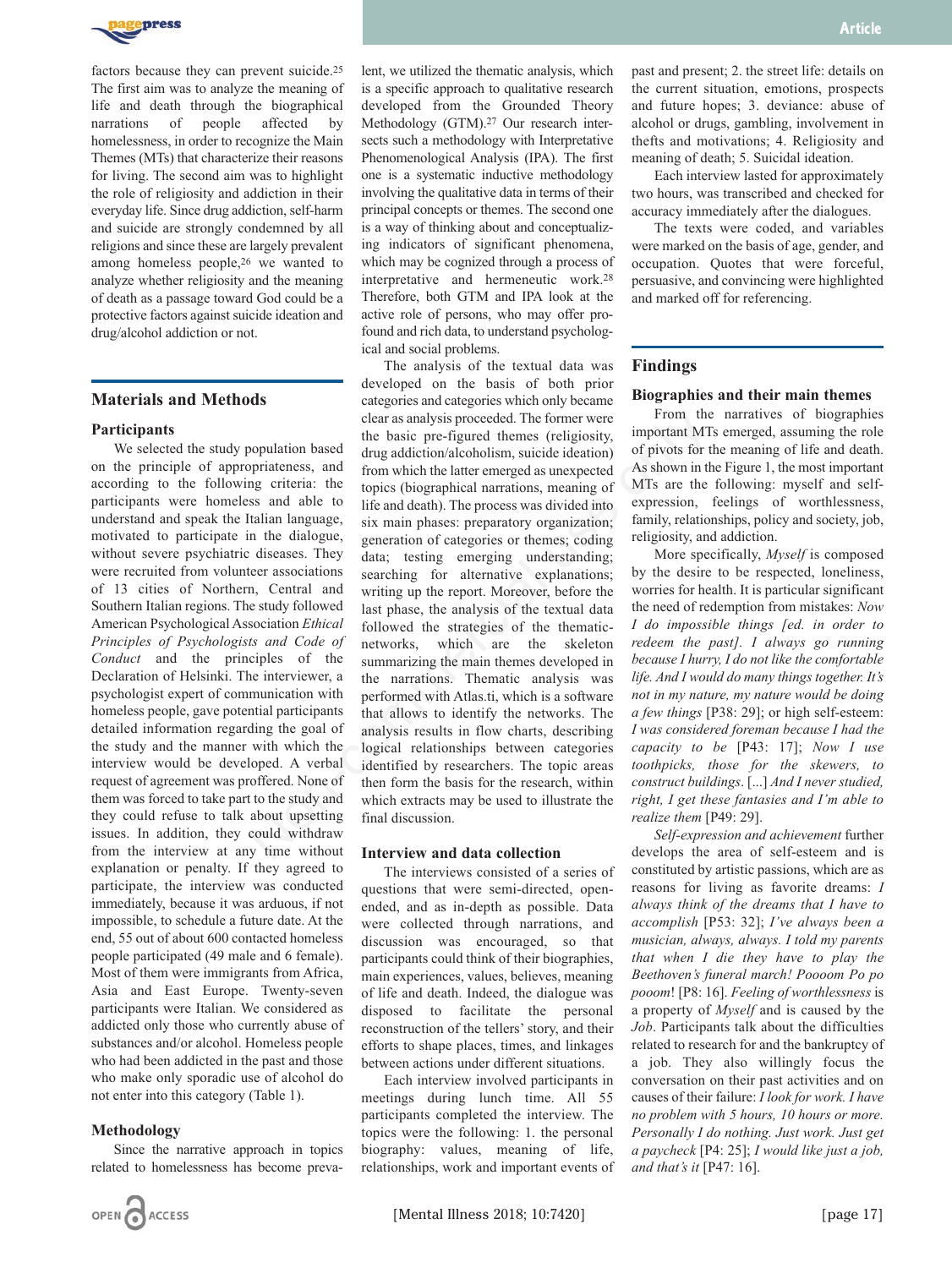

# **Table 1. Socio-anagraphic variables.**

|                  |        |                                                                                                            | Age Sex Nationality | <b>Homeless</b><br>since | In Italy<br>since        | <b>Institutionalization</b><br>experience | <b>Marital</b><br>status | <b>Children</b> | <b>Education</b>            | Homelessness<br>causes               |
|------------------|--------|------------------------------------------------------------------------------------------------------------|---------------------|--------------------------|--------------------------|-------------------------------------------|--------------------------|-----------------|-----------------------------|--------------------------------------|
| P1               | 40     | M                                                                                                          | Moroccan            | 2 w                      | 6 ys                     |                                           | Married                  | yes             | Middle school               | Structural                           |
| P <sub>2</sub>   | $55\,$ | M                                                                                                          | Moroccan            | 3y                       | 6y                       |                                           | Divorced                 | yes             | Polytechnic school          | Structural                           |
| P <sub>3</sub>   | $40\,$ | M                                                                                                          | Moroccan            | 2m                       | 8 y                      |                                           | Bachelor                 | n <sub>0</sub>  | Middle school               | Structural                           |
| P <sub>4</sub>   | 35     | M                                                                                                          | Indian              | 3m                       | 3y                       |                                           | Engaged                  | n <sub>0</sub>  | Economy degree              | Structural                           |
| P <sub>5</sub>   | $30\,$ | $\mathsf{M}% _{T}=\mathsf{M}_{T}\!\left( a,b\right) ,\ \mathsf{M}_{T}=\mathsf{M}_{T}\!\left( a,b\right) ,$ | Moldavian           | 3w                       | 6 y                      |                                           | Divorced                 | yes             | Middle school               | Structural                           |
| P <sub>6</sub>   | 51     | M                                                                                                          | Senegalese          | 6y                       | 12y                      |                                           | Divorced                 | yes             | Primary school              | Relationship                         |
| P7               | 63     | $\mathsf{M}% _{T}=\mathsf{M}_{T}\!\left( a,b\right) ,\ \mathsf{M}_{T}=\mathsf{M}_{T}\!\left( a,b\right) ,$ | Italian             | 2 w                      | ä,                       |                                           | Divorced                 | yes             | High school                 | Relationship                         |
| P <sub>8</sub>   | $57\,$ | M                                                                                                          | Romanian            | 2m                       | 10 <sub>y</sub>          |                                           | Married                  | yes             | Middle school               | Structural                           |
| P9               | $32\,$ | M                                                                                                          | Italian             | 3.5y                     | $\bar{\phantom{a}}$      | Drug Rehab Center                         | Divorced                 | yes             | Polytechnic school          | Relationship / Personal              |
| P10              | $27\,$ | $\mathop{\rm M}\nolimits$                                                                                  | Tunisian            | 1 <sub>m</sub>           | 4y                       |                                           | Bachelor                 | n <sub>0</sub>  | Middle school               | Relationship / Structural            |
| P11              | 58     | M                                                                                                          | Italian             | 2m                       | l,                       | Jail                                      | Divorced                 | yes             | Middle school               | Institutional                        |
| P12              | 45     | M                                                                                                          | Moroccan            | 1 <sub>m</sub>           | 6y                       |                                           | Married                  | yes             | Middle school               | Structural                           |
| P13              | 41     | M                                                                                                          | Moroccan            | 1y                       | 11y                      | Jail                                      | Divorced                 | yes             | Middle school               | Structural                           |
| P14              | 47     | M                                                                                                          | Moroccan            | 2y                       | 14y                      | Jail                                      | Divorced                 | yes             | Middle school               | Institutional                        |
| P <sub>15</sub>  | $50\,$ | M                                                                                                          | Moroccan            | 10 <sub>y</sub>          | 35 ys                    |                                           | Bachelor                 | no              | Law degree                  | Structural                           |
| P16              | $35\,$ | M                                                                                                          | Bangladeshi         | 2y                       | 8 y                      |                                           | Divorced                 | n <sub>0</sub>  | Economy degree              | Personal                             |
| P17              | 31     | M                                                                                                          | Albanian            | few m                    | 20y                      |                                           | Married                  | yes             | ND                          | Structural                           |
| P18              | 36     | M                                                                                                          | Indian              | few m                    | few m                    | Jail                                      | Bachelor                 | n <sub>0</sub>  | Middle school               | Structural                           |
| P19              | 23     | $\mathsf{M}% _{T}=\mathsf{M}_{T}\!\left( a,b\right) ,\ \mathsf{M}_{T}=\mathsf{M}_{T}\!\left( a,b\right) ,$ | Albanian            | few d                    | 5 <sub>m</sub>           | Jail                                      | Bachelor                 | <b>ND</b>       | N <sub>D</sub>              | Institutional                        |
| P <sub>20</sub>  | 50     | F                                                                                                          | Italian             | 1y                       | $\overline{\phantom{a}}$ |                                           | Divorced                 | yes             | <b>ND</b>                   | Personal / Structural                |
| P21              | 40     | F                                                                                                          | Italian             | 1y                       |                          |                                           | Divorced                 | yes             | ND                          | Relationship                         |
| P22              | 59     | F                                                                                                          | Ecuadorian          | 15d                      | 14y                      |                                           | Divorced                 | yes             | <b>ND</b>                   | Structural                           |
| P <sub>2</sub> 3 | 63     | F                                                                                                          | Serbian             | 2m                       | 8 y                      |                                           | Widower                  | yes             | <b>ND</b>                   | Structural                           |
| P <sub>24</sub>  | 62     | M                                                                                                          | Italian             | 5y                       |                          |                                           | Divorced                 | yes             | Polytechnic school          | Personal                             |
| P <sub>25</sub>  | 65     | $\mathsf{M}% _{T}=\mathsf{M}_{T}\!\left( a,b\right) ,\ \mathsf{M}_{T}=\mathsf{M}_{T}\!\left( a,b\right) ,$ | Italian             | 4 y                      |                          |                                           | Divorced                 | yes             | <b>ND</b>                   | Relationship / Structural            |
| P <sub>26</sub>  | 57     | M                                                                                                          | Italian             | 3y                       |                          |                                           | Separated                | yes             | Primary school              | Relationship / Structural / Personal |
| P <sub>27</sub>  | 49     | M                                                                                                          | Romanian            | 2y                       | 8 y                      |                                           | Divorced                 | yes             | High school                 | Personal / Structural                |
| P <sub>28</sub>  | 34     | M                                                                                                          | Italian             | 7 <sub>m</sub>           | ÷,                       | Psychiatric hospital                      | Bachelor                 | n <sub>0</sub>  | Primary school              | Personal                             |
| P29              | 47     | F                                                                                                          | Italian             | 8 y                      |                          |                                           | Separated                | $\rm ND$        | Middle school               | Relationship                         |
| P <sub>30</sub>  | 61     | $\mathop{\rm M}\nolimits$                                                                                  | Italian             | 30y                      | $\overline{\phantom{a}}$ | Jail                                      | Separated                | yes             | Primary school              | Relationship                         |
| P31              | 57     | $\mathsf{M}% _{T}=\mathsf{M}_{T}\!\left( a,b\right) ,\ \mathsf{M}_{T}=\mathsf{M}_{T}\!\left( a,b\right) ,$ | Italian             | 7y                       |                          | Jail                                      | Divorced                 | $\rm no$        | Middle school               | Structural                           |
| P32              | 55     | $\mathop{\rm M}\nolimits$                                                                                  | Italian             | 2y                       | $\sim$                   | Jail                                      | Engaged                  | <b>ND</b>       | Primary school              | Relationship                         |
| P <sub>33</sub>  | 55     | M                                                                                                          | Italian             | 11 <sub>m</sub>          |                          | Jail                                      | Bachelor                 | n <sub>0</sub>  | Middle school               | Institutional                        |
| P <sub>34</sub>  | 32     | M                                                                                                          | Moroccan            | 2y                       | 5y                       |                                           | Bachelor                 | n <sub>0</sub>  | Middle school               | Relationship                         |
| P <sub>35</sub>  | 36     | M                                                                                                          | Italian             | 10 <sub>y</sub>          | ÷,                       |                                           | Engaged                  | yes             | Middle school               | Relationship                         |
| P36              | 41     | $\mathop{\rm M}\nolimits$                                                                                  | Italian             | 3y                       |                          |                                           | Bachelor                 | <b>ND</b>       | High school                 | Relationship                         |
| P <sub>37</sub>  | 50     | M                                                                                                          | Algerian            | 4y                       | 22 y                     |                                           | Bachelor                 | n <sub>0</sub>  | ND                          | Structural                           |
| P <sub>38</sub>  | 62     | $\mathop{\rm M}\nolimits$                                                                                  | Argentine           | 4y                       | 42 y                     |                                           | Bachelor                 | $\rm ND$        | ND                          | Personal                             |
| P39              | 55     | $\mathsf{M}% _{T}=\mathsf{M}_{T}\!\left( a,b\right) ,\ \mathsf{M}_{T}=\mathsf{M}_{T}$                      | Italian             | 6y                       | ÷,                       |                                           | Separated                | $\rm ND$        | High school                 | Relationship                         |
| P40              | 52     | $\mathop{\rm M}\nolimits$                                                                                  | Italian             | 8 y                      | $\overline{\phantom{a}}$ |                                           | Engaged                  | yes             | ND                          | Structural                           |
| P41              | 19     | $\mathsf{M}% _{T}=\mathsf{M}_{T}\!\left( a,b\right) ,\ \mathsf{M}_{T}=\mathsf{M}_{T}\!\left( a,b\right) ,$ | Gambian             | 1.5 <sub>ys</sub>        | 1.5y                     |                                           | Bachelor                 | n <sub>0</sub>  | Middle school               | Structural                           |
| P42              | 50     | $\mathop{\rm M}\nolimits$                                                                                  | Tunisian            | 1 <sub>m</sub>           | 16y                      |                                           | Married                  | yes             | ND                          | Structural                           |
| P43              | $50\,$ | $\mathsf{M}% _{T}=\mathsf{M}_{T}\!\left( a,b\right) ,\ \mathsf{M}_{T}=\mathsf{M}_{T}\!\left( a,b\right) ,$ | Italian             | 3y                       | ÷,                       |                                           | Bachelor                 | $\rm ND$        | Middle school               | Structural                           |
| P44              | 43     | $\mathop{\rm M}\nolimits$                                                                                  | Italian             | 30y                      |                          |                                           | Bachelor                 | n <sub>0</sub>  | Middle school               | Relationship                         |
| P45              | 57     | $\mathsf{M}% _{T}=\mathsf{M}_{T}\!\left( a,b\right) ,\ \mathsf{M}_{T}=\mathsf{M}_{T}\!\left( a,b\right) ,$ | Italian             | $3\ {\rm m}$             |                          | Jail                                      | Divorced                 | yes             | Primary school              | Institutional                        |
| P46              | 46     | $\mathop{\rm M}\nolimits$                                                                                  | Italian             | 7m                       | ÷,                       |                                           | Married                  | yes             | Primary school (interrupte) | Relationship / Structural            |
| P47              | 46     | $\mathop{\mathrm{M}}\nolimits$                                                                             | Tunisian            | $2\ {\rm m}$             | 24 y                     |                                           | Separated                | yes             | Primary school (interrupte) | Structural                           |
| P48              | 51     | $\mathop{\mathrm{M}}\nolimits$                                                                             | Italian             | 6y                       | ÷,                       |                                           | Separated                | ND              | <b>ND</b>                   | Relationship                         |
| P49              | 43     | $\mathop{\mathrm{M}}\nolimits$                                                                             | Italian             | 5m                       |                          |                                           | Bachelor                 | $\rm ND$        | Middle school               | Relationship / Structural            |
| P <sub>50</sub>  | 59     | $\mathop{\mathrm{M}}\nolimits$                                                                             | Italian             | 9y                       | $\overline{\phantom{a}}$ |                                           | Separated                | $\rm ND$        | High school                 | Relationship                         |
| P51              | 31     | $\mathop{\mathrm{M}}\nolimits$                                                                             | Albanian            | 1y                       | ${\rm ND}$               |                                           | Bachelor                 | $\rm ND$        | ND                          | Structural                           |
| P <sub>52</sub>  | 55     | M                                                                                                          | Italian             | 25y                      | $\overline{\phantom{a}}$ | Jail                                      | Bachelor                 | ${\rm ND}$      | High school                 | Relationship / Institutional         |
| P <sub>53</sub>  | 27     | $\mathop{\mathrm{M}}\nolimits$                                                                             | Afghan              | 3y                       | 1.5y                     |                                           | Bachelor                 | $\rm ND$        | High school                 | Structural                           |
| P <sub>54</sub>  | 58     | M                                                                                                          | Italian             | 8 y                      | ÷                        | Alcohol Rehab Center                      | Divorced                 | yes             | High school                 | Personal / Relationship              |
| P <sub>55</sub>  | 49     | F                                                                                                          | Moroccan            | 1y                       | 9y                       |                                           | Divorced                 | n <sub>0</sub>  | High school                 | Personal / Structural                |

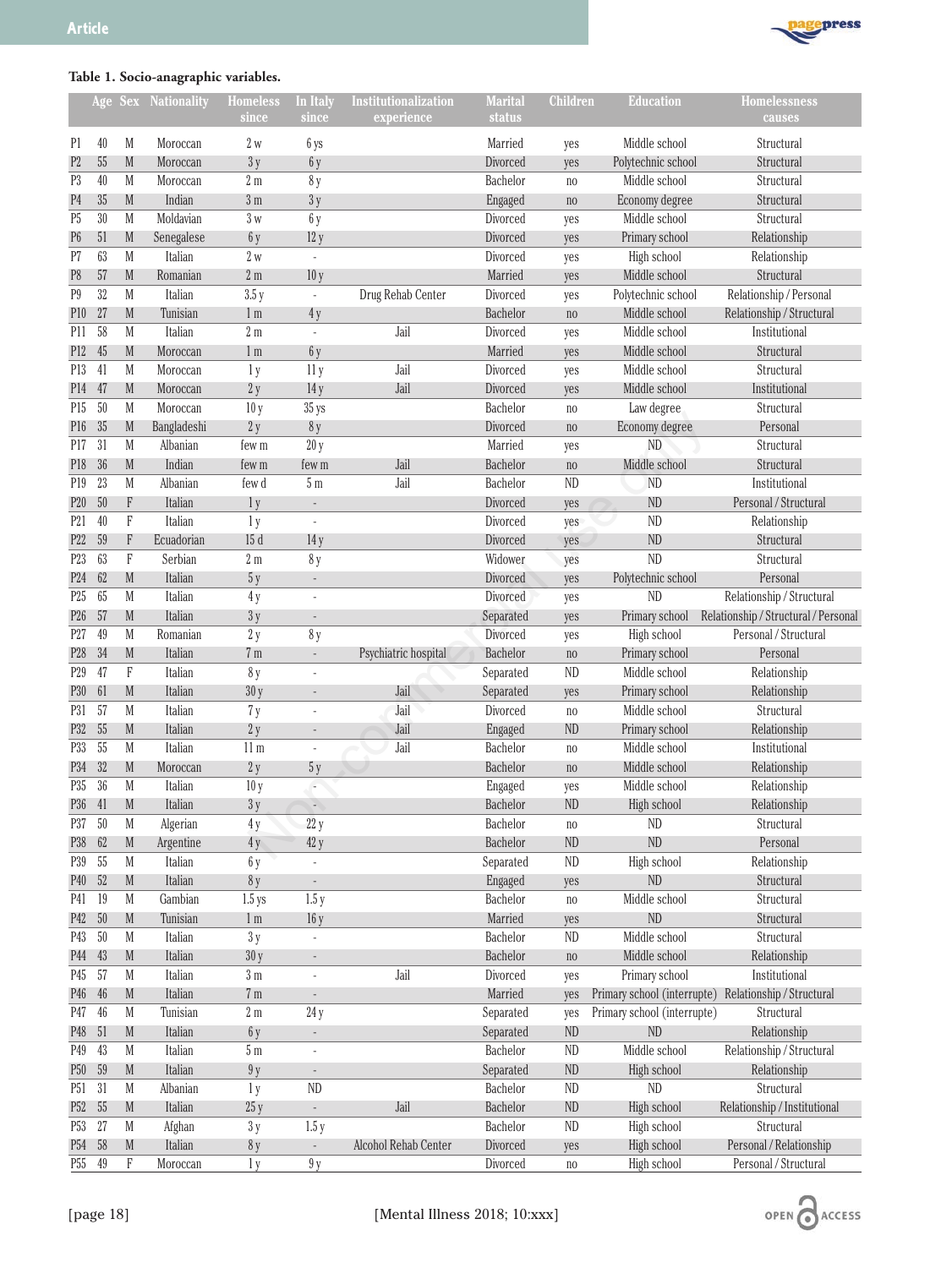

However, despite their present existential difficulties, our participants do not consider themselves responsible of their defeat. Indeed, *Policy and society* are the other side of the *Feeling of worthlessness* which explain the real cause of homelessness. The adverse political situations in Italy and in the country of origin running in parallel to the worries in the management of permissions and bureaucratic instances are the background of the downfall. *I worked regularly in India, but now I am here because I had to get away from the social situation of my country. The real culprits of my condition are the Indian political leaders* [P18: 29]; *Now we go into the future. What kind of future do we have? What hope do we have? Politicians say that everything is OK. But where? How fantastic island? We still suffer from labor shortage, when these jokes ... Dear gentlemen, the chairs where you sit burn for certain reasons. The chair is hot right?* [P43: 11]; *I decided to leave my land, which for me is like my mother, who made me grow. When I left, I was twenty and I had lots of memories. I decided to do it because it was the only way to protect my life and my freedom* [P53: 10].

*Relationships* is another important MT, linked to *Self Expression and Achievement*, and to *Myself*. In this area, some needs emerged for importance: suffering from loneliness and desiring to be respected: *He isolated me from everyone. I could not do anything, he withdrew me everything, my phone and everything else. I lived four months on the street. But I was lucky because I met people who helped me: three Moroccans ... I was scared, but they helped and defended me several times.* [P21: 34]. The MT inherent to *Family* is strictly linked to the themes of Relationships, including the narrations regarding both the parents, consorts, children and mates. *I'm young, I have to think ahead, I have to start family with home, wife, children. Seeing your children is the best thing in life* [P10: 17]; *Then, unfortunately, when there is a family breakup, it is useless, as you say, trying to ... how do you say, when you smash a glass and you want to paste? There you have always broken shards, it is no longer as it was.* […] *As they say, when you bother, you no longer have the right to speak. What the fuck have I done? How many sacrifices! All this leads you to make choices. Unfortunately, I made this choice: I will not do shit. I do not feel anymore. I found myself in the street* [P35: 14]; *The most difficult times are when maybe you are alone and think about what you were and your life, your son, your ex-wife* [P54: 9]. It is noteworthy that the only two MTs not related to the others are *Addiction* and *Religiosity*. The first one is characterized by

the description of the form of dependency and their relationships with the life on street. *To one who is starting to live on the street? I would say that if you made family quarrel, if your parents do not want you because you're drugging, go to the health service, cared for, but do not end up on the street! Do not stand in the street! The road is the worst thing you can chose. Remain in the family*! [P9: 25]; *I've lost 900,000 euro in four years. […] When you play at the casino, the cards, the latter shall lose my life. [...] In one day I lost thousands of euro. In 2013 I lost € 37,000. All these houses of the station, the neighborhood, were all mine. I had flat there, there and there* [P16: 14].

However, the moral questions are linked to the reflection on *Religion*, which is particular important in the ethical evaluations of existential choices. A catholic and alcoholic Italian, who have been living on the street for six year, considers his condition as existentially tragic as morally right: *I sell the paintings now twenty, thirty euro and I'm so happy. I mean, it's so difficult but* [...] *If God gives you a gift you have to use. Now I'm doing it. If you do one thing you have to do, it's OK* [P39: 4]. Similarly, a drug addicted Senegalese can bear his condition thank to a complex and terrifying mythology: *The first* [*ed. greatest satisfaction in this world*] *is faith. Do you know that here there were two worlds?* [...] *All their sizes are different in everything from the matter at all. It was repeated twice. The whole cycle of the world that was created and then it ended*. [...] I *am dedicated to religion. I spent all the belongings of mine to know the truth. Because I really wanted to know what I was going through, because it has been scaring me* [P6: 23]. A Catholic Italian with suicidal ideation finds in a personal theodicy the most important pivot on which the self-esteem can be maintained: *It's the people who disbelieve. People think they know that [ed. God] exists. But they do not know what character [ed. He*] *turns*. *They think they go to church, take communion and to be in peace with God. No! You're not in peace with God, you had to be in peace with God in the confessional, through the priest that should give you the blessing. But you are not in peace with God, because He is seeing everything you do. With the usual chatter of God ... God say you should not eat God, you have to carry alone in the heart, not in the mouth* [P52: 20]. c gentlemen, the and alcoholic Italian, who have been living the fundamentar of the start from its treat for six year, considers his suicide idealing the fundamentary for certain on the street for six year, considers his

### **Suicide between addiction and religion: the role of MTs**

Our findings confirm the general rate descripted by the literature: in fact, 20 participants (27.5%) have been thinking or have thought of suicide, while 12 (22%) were addicted or alcoholics. These subjects are almost all Catholics or Muslim, believing that death is a passage toward God or a transformation into another dimension. The representation of death as annihilation is assumed by only 4 participants (7.3%), among whom one is drug addicted, while one meditated to commit suicide in the past. These data point out that neither religiosity nor meaning of death as a passage toward God can be considered as protective factors with respect to addiction/alcoholism or suicide ideation.

The thematic analysis helped us to reconstruct the relationships among these aspects. In fact, the most important factor determining the suicidal ideation has been the frustration of the MTs characterizing the reasons for living. The hopelessness inherent to the realization of the main theme of life is the fundamental cause of addiction and suicide ideation. In fact, through the in-depth analysis of the texts we could detect the relationships between the frustration of what is believed to be the MT qualified as a reason for living and addiction or suicidal thoughts. With respect to the 53 cases examined (P51 and P52 are excluded because information on addiction [P51] and suicidal ideation [P52] was not provided), we found that until the MTs retain their value for meaning life, participants reject suicide and do not abuse of alcohol or drugs. However, participants who abuse of alcohol and drugs reject suicide. In the flow chart of the Figure 2 we describe the structure of the thematic analysis that shows the relationships between MTs, addiction and suicide (Table 2).

The first step identifies those who do not want to commit suicide and not resort to substances because they feel that their MTs' reasons for living are still achievable. An Indian young man, who has been living in the street for only three months, says: *Yes, it could be understandable if someone commits suicide or takes drugs, but you must not surrender to the temptation to succumb … At the moment, I haven't yet found anything, but I don't get down. I do not give up on life… Among homeless people I have so many friends and I love chatting with them* [P4: 22].

The second step presents those who do not solve their problem with addiction or suicide because, despite they lost their MTs' reasons for living, they are convicted that new solutions may spring in the future. For example, a Maroccan lawyer, while feeling betrayed by politics in which he deeply believed (his MT), maintains a serene and open attitude towards the future: *We should not despair, lose hope. Life is good, although it is not easy. I now am old, I have high hopes for the future, I*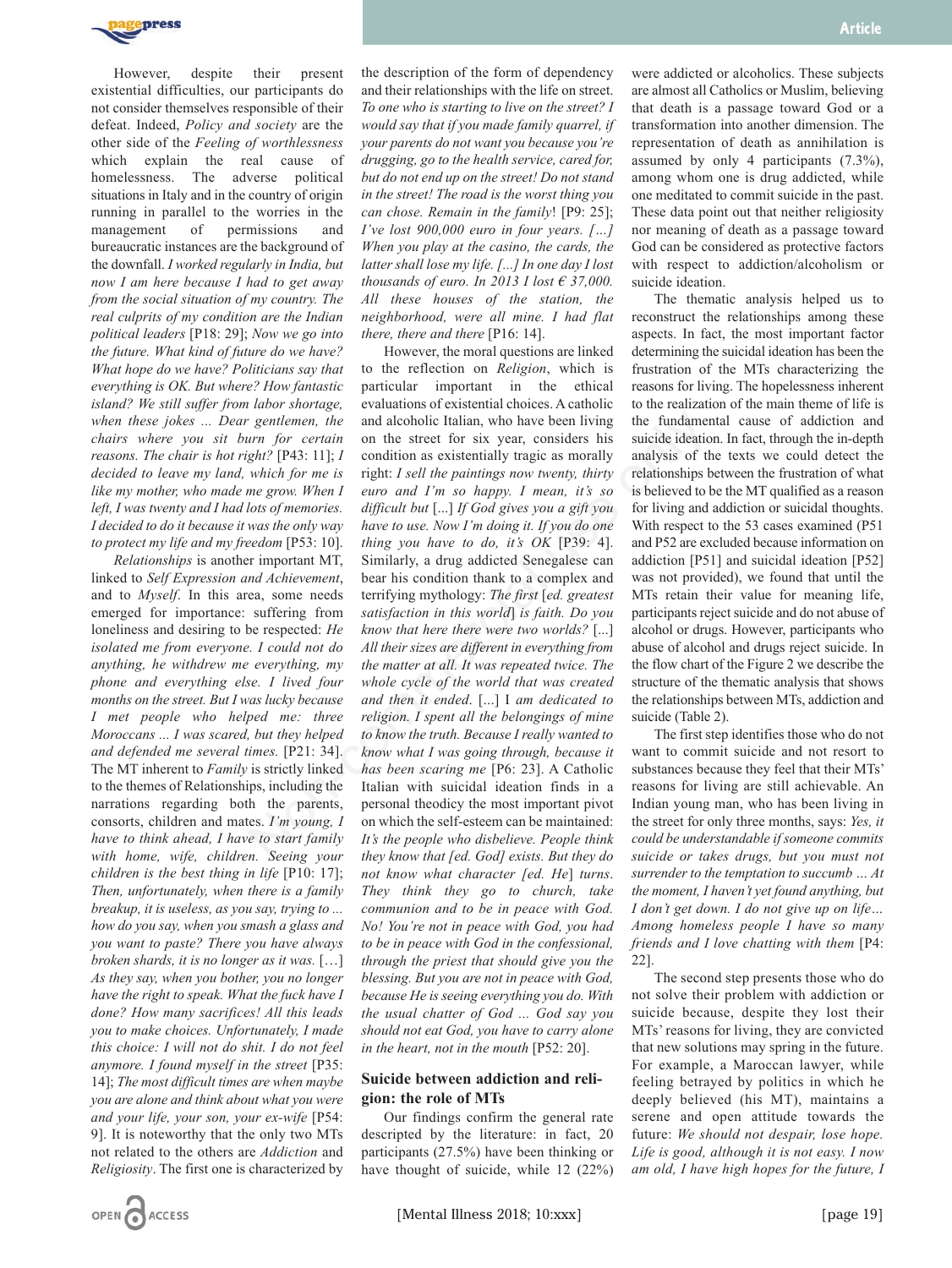

*just hope that things can go a bit 'better. But if it does not, patience! I shall find other solutions, as I learned to do until now. At the beginning it was very hard, but now I have learned to live well without nothing and I shall do so in the future* [P15: 10].

The third step is inherent to participants who do not perceive the

possibility to achieve their MTs' reasons for living and cannot find new solutions, suffering from a deep frustration. They can no longer tolerate their condition, and so drug and alcohol become a possible solution. For example, a Moroccan alcoholic, whose main MT is entirely developed in loving his, who unfortunately are not disposable to meet him because of the divorce. His state is highly painful, however he is able to manage it finding the strength to love living *No, no, no, I never thought to commit suicide. [...] Of course there are pressures, but with the optimism you have to fight them for a living. Life is beautiful, and when is too difficult …* (*ed. I drink*)! [P14: 25]. Such perspective highlights how addiction is a compensation



**Figure 1. Main themes.**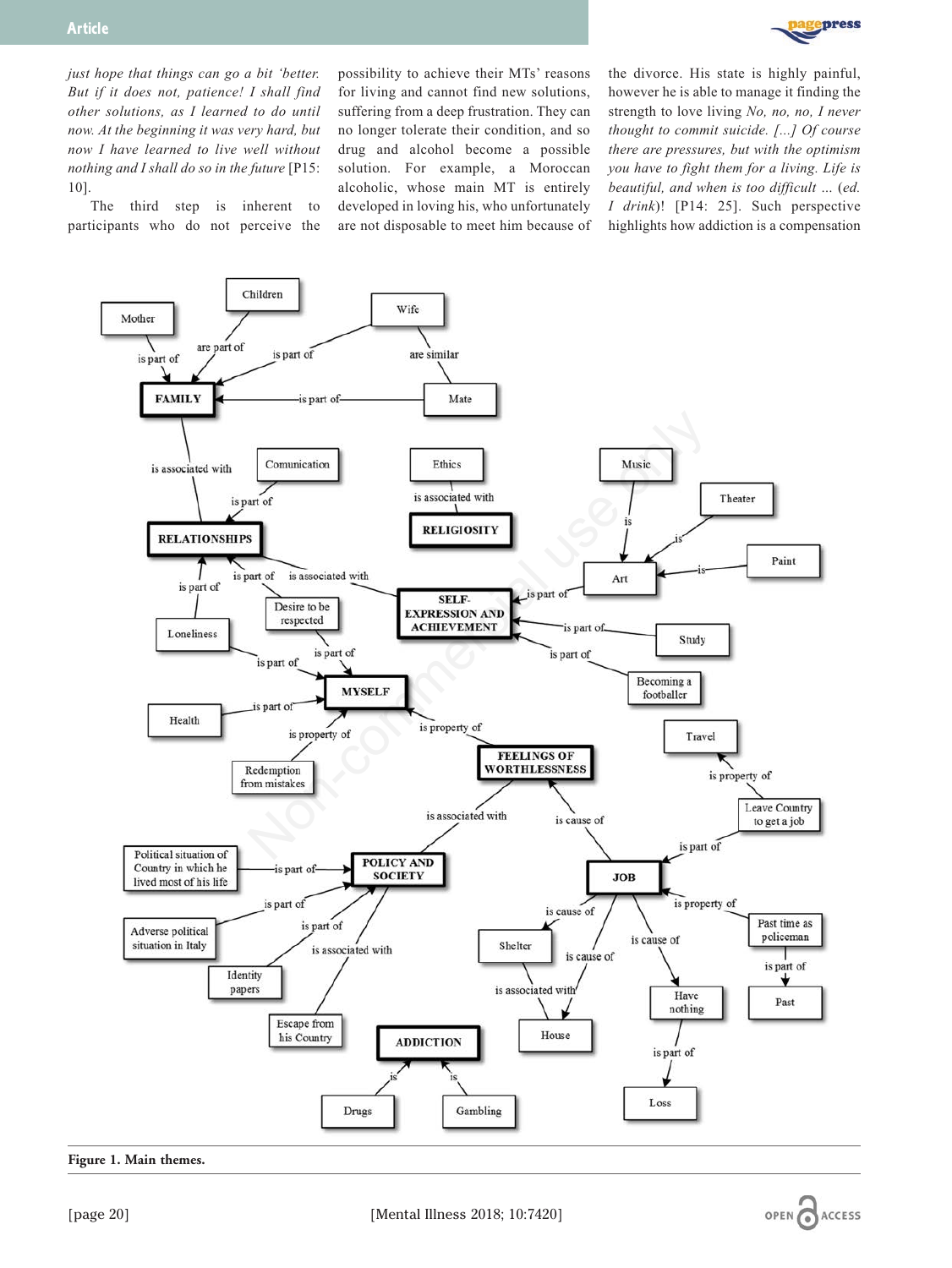

strategy for handling the pain, frustration and anguish.

The fourth step shows the path of those who do not consider drugs and alcohol as support and so believe that suicide could be a possible solution. An Italian who has been living in the street for 8 years has been thinking that suicide could be a good answer because: *It is difficult to find work at this age, even for you that are so young it is not easy to find a job, so imagine how it is difficult for me! What can I do?* [P40: 4]. Similarly, a forty-year-old Maroccan has been thinking to commit suicide because his position of unemployment has removed the hope of seeing his children: *It's really unbearable … Any kind of work was going well. I was forced to work illegally in order to survive for so long. Now there is no work absolutely. I still look for it, but everything is pointless* [P1: 21]. Suicide has been described a possible solution also in the narration of a Catholic Italian fifty-year-old woman, who has been living in the street for one year *I have to get back among everyday people. I fear the night when it is dark and I'll be alone*. [...] *I need company. I hope that when I go out, my children, two or three times a week will come to see me. One thing that I have to face suicide* [P20: 28]. Hopelessness caused by the loss of significant activity produces the same effect in the biography of an Argentine atheist, living in the street for 4 years: *I was in a theater group in Argentina. It is a kind of therapy. Doing theater, you learn how to make the clay, and it is very therapeutic, both the head and the body. In fact, I think I got sick because I miss these things* [P38: 13].

#### **Conclusions**

OPEN ACCESS

This qualitative research explored the relationship between religiosity, suicide thoughts and drug abuse among homeless people in order to analyze the meaning of life and death through the biographical narrations and their main themes, focusing on the relationships between religiosity, addiction and suicide ideation. Following the narrations of participants, our findings confirm that alcoholism and abuse of drugs help them to compensate the crisis deriving from difficulties caused by living in the street and that substance abuse, although harmful to health, is a strategy to deal with daily suffering.5,6 Literature shows how religiosity reinforces health behavior, preventing from suicide and addiction. Since drug addiction, self-harm and suicide are strongly condemned by all religions, we wanted to analyze whether being believers could be a protective factor or not in homelessness condition. Unfortunately, our results are discordant with the perspective that consider religiosity as a resilience factor because the analysis of the narrations of our participants show that neither religion nor the meaning of death as a passage toward God can prevent addiction and the desire of committing suicide. This result confirms what already described by literature revealing that suicidal ideation is significantly present in homeless people suffering from hopelessness, linked to the lack of social support, and not by those who use alcohol or drugs.12 However, our thematic analysis also illustrates the dynamic which characterize the relationships among some main themes which may maintain hope but also may cause hopelessness. The descriptions of the MTs derived from the answers inherent to the meaning of life and death, which finally seem to be really similar to the perspective introduced in suicidology by Marsha Linehan. The researcher revolutionized the previous psychological theories, which have had traditionally emphasized the negative factors influencing suicidal behavior, by the description of a variety of negative causes. From a diametrically opposite point of view, Linehan and collaborators conducted studies that specifically focused on reasons why someone would not want to commit suicide.<sup>25</sup> They are really similar to the main themes we could recognize in the biographies of our participants, among which resilience, religion, family, job and aims to reach. Linehan's research involved diverse groups and categories of people who were asked to reflect upon a time in their lives when they had been most seriously suicidal and then to list the reasons why they did not kill themselves. Similarly, we asked our participants some questions on the sense of life and death, aware of the fact that such problems constitute the fundamental existential difficulty, which characterizes the Western contemporary culture, as efficaciously indicated by Albert Camus in *The Myth of Sisyfus*. The philosopher and dramatist stated that living is never easy and that common people continue making the gestures commanded by existence for many reasons, the first of which is habit. In his opinion, dying voluntarily implies that person has recognized the ridiculous character of any routine, the absence of any profound reason for living, and the uselessness of suffering. In such a perspective, there is not any absolute meaning of life and all customs are inevitably destined to show the nonsense of existence. Camus was atheist and believers find his perspective substantially nihilist. As indicated by TMT,<sup>29</sup> the negation of death through faith in literal or symbolic



**Figure 2. Model prospects of hope, addiction and suicide.**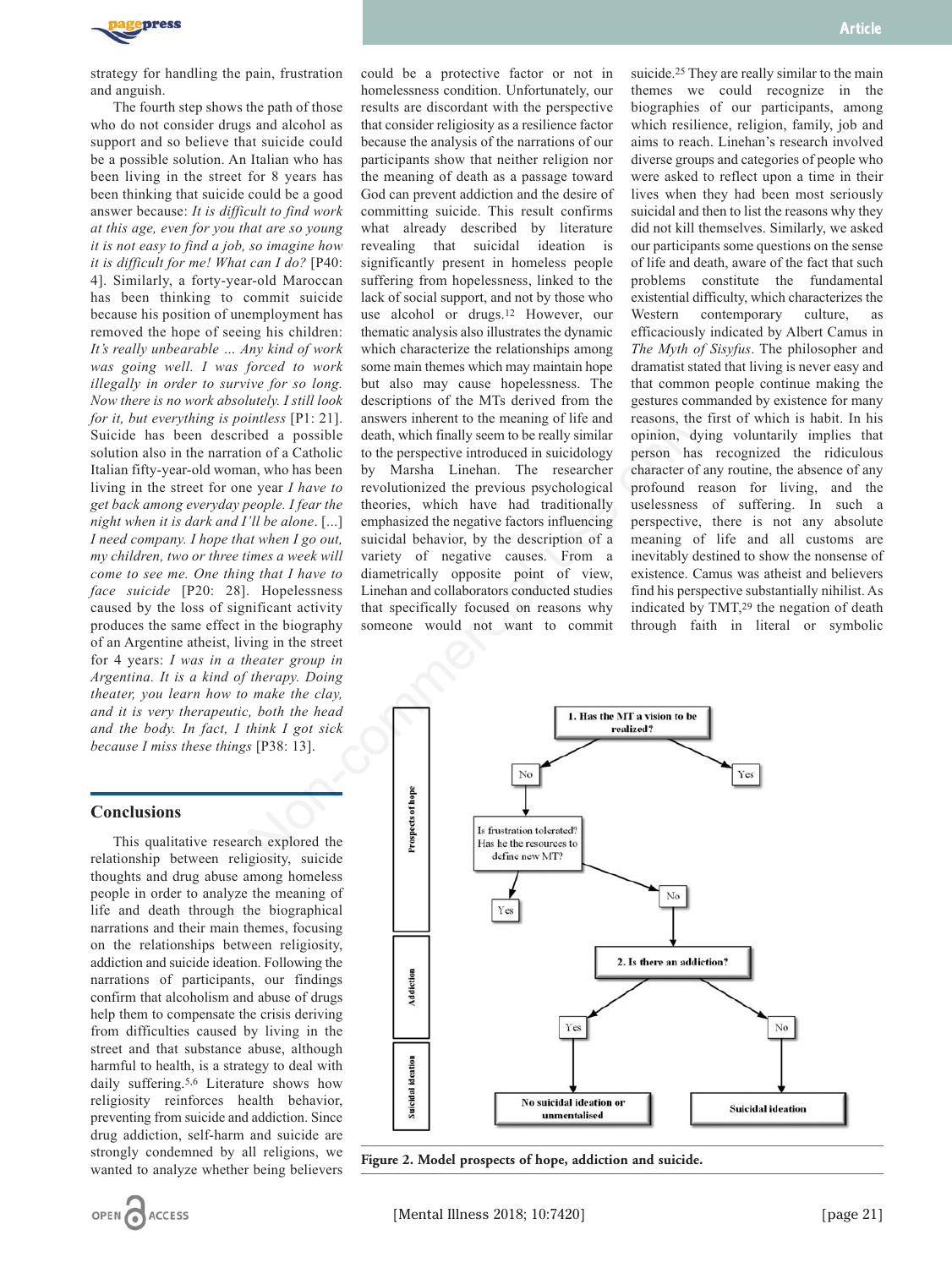

# **Table 2. Drug addiction and suicidal ideation compared with main themes, religion and representation of death.**

|                 | ravit 2. Drug               |                          | auurchon and suicidal fucation compared with main themes, rengion and representation of death. |                                                 |                          |                                |
|-----------------|-----------------------------|--------------------------|------------------------------------------------------------------------------------------------|-------------------------------------------------|--------------------------|--------------------------------|
|                 | <b>Suicidal</b><br>ideation | <b>Addictions</b>        | <b>Recurring feelings</b><br>and leanings                                                      | <b>Main</b><br><b>Themes</b>                    | Religion                 | <b>Death</b><br>representation |
| P1              | Yes                         |                          | Rage, denying of reality                                                                       | Children, Job                                   | Muslim                   | Transition                     |
| P <sub>2</sub>  | Yes, but not now            | $\overline{\phantom{a}}$ | Sociability, hope                                                                              | Job, Leave Country to get a job                 | <b>Muslim</b>            | Transition                     |
| P <sub>3</sub>  | Yes                         |                          | Disillusion                                                                                    | Travel                                          | Muslim                   | Transition                     |
| P <sub>4</sub>  | N <sub>0</sub>              |                          | Sociability, honesty                                                                           | Relationships,<br>Comunication, Job             | Catholic Christian       | Transition                     |
| P <sub>5</sub>  | No                          | Alcohol, drug            | Unsociability,<br>rage, pessimism,<br>vindictive thoughts, hope                                | Children.<br>Desire to be respected             | Catholic Christian       | Transition                     |
| P <sub>6</sub>  | N <sub>o</sub>              | Drug                     | Sociability, generosity, composure                                                             | Spirituality, Music                             | Animist                  | Transformation                 |
| P <sub>7</sub>  | Yes                         |                          | Fear, loneliness                                                                               | Family                                          | Catholic Christian       | Transition                     |
| P <sub>8</sub>  | N <sub>o</sub>              | Alcohol                  | Sociability                                                                                    | Wife, Children, Music                           | Orthodox Christian       | Transition                     |
| P <sub>9</sub>  | Yes                         | Drug                     | Sociability, rage, quick temper                                                                | Relationships, Drugs                            | Catholic Christian       | Transition                     |
| P10             | N <sub>0</sub>              | $\overline{a}$           | Hope                                                                                           | House, Family                                   | Muslim                   | Transition                     |
| P11             | N <sub>o</sub>              |                          | Unsociability, loneliness                                                                      | Redemption from mistakes                        | Atheist                  | Annihilation                   |
| P12             | N <sub>o</sub>              | Alcohol                  | Unsociability, rage                                                                            | Job                                             | Muslim                   | Transition                     |
| P13             | N <sub>0</sub>              | Alcohol                  | Patience, hope                                                                                 | Spirituality                                    | Muslim                   | Transition                     |
| P14             | N <sub>o</sub>              | Alcohol                  | Rage                                                                                           | Children                                        | Agnostic                 | Transformation                 |
| P15             | No                          |                          | Composure                                                                                      | Policy and society                              | Muslim                   | Transition                     |
| P16             | N <sub>0</sub>              | Alcohol, GAP             | Unsociability, GAP obession                                                                    | Gambling                                        | Atheist                  | Annihilation                   |
| P17             | N <sub>0</sub>              |                          | Mistrust, rage, suspiciousness                                                                 | Job, Family                                     | Catholic Christian       | Transition                     |
| P18             | N <sub>o</sub>              |                          | Trust, gratitude,<br>fear                                                                      | Policy and society,<br>Escape from his Country  | Muslim                   | Transition                     |
| P19             | N <sub>0</sub>              |                          | Rage, racism perception,<br>desire to come back home                                           | Family                                          | Catholic Christian       | Transition                     |
| P <sub>20</sub> | Yes, but not now            | $\overline{\phantom{a}}$ | Loneliness, abandoned                                                                          | Children, Relationships                         | Catholic Christian       | Transition                     |
| P <sub>21</sub> | No                          | ä,                       | Incredulity, dubt for tomorrow                                                                 | Ethics; Relationships                           | Catholic Christian       | Transition                     |
| P <sub>22</sub> | N <sub>o</sub>              | $\overline{\phantom{a}}$ | Desire for independece, willpower                                                              | Children                                        | Catholic Christian       | Transition                     |
| P <sub>23</sub> | N <sub>0</sub>              |                          | Peaceful attitude, faith                                                                       | Children, Spirituality                          | Orthodox Christian       | Transition                     |
| P <sub>24</sub> | Yes, but not now            |                          | Loss of interest, hope,<br>disillusion, empty days                                             | Job, Relationships                              | Catholic Christian       | Transition                     |
| P <sub>25</sub> | Yes                         | ä,                       | Suffering in thinking about past, feel unlucky                                                 | Family                                          | Catholic Christian       | Transition                     |
| P <sub>26</sub> | Yes                         |                          | Rage, bitterness, humiliation,<br>feeling of being locked                                      | Wife                                            | Catholic Christian       | Transition                     |
| P27             | Yes, but not now            | L,                       | Impulsiveness, good self-esteem                                                                | Children                                        | Eclecticism of religions | Transition                     |
| P <sub>28</sub> | Yes                         |                          | Loneliness, bad luck, empty days                                                               | Mother, Loneliness, Health                      | Catholic Christian       | Transition                     |
| P <sub>29</sub> | Yes                         |                          | Resentment, need companionship,<br>desire to help others                                       | Relationships                                   | Catholic Christian       | Transition                     |
| P <sub>30</sub> | N <sub>0</sub>              |                          | Impulsiveness, optimistic,<br>self-perception: strong                                          | Himself                                         | Atheist                  | Annihilation                   |
| P <sub>31</sub> | N <sub>0</sub>              |                          | Pessimism, feeling humiliated,<br>discouragement                                               | Loneliness, Loss                                | Agnostic                 | Transformation                 |
| P32             | N <sub>o</sub>              |                          | Bitterness, perceived discrimation,<br>desire to help others                                   | Loneliness, Mate                                | Agnostic                 | Transformation                 |
| P33             | N <sub>0</sub>              |                          | Ability to see the positive aspects,<br>happiness, good self-esteem                            | Spirituality                                    | Protestant Christian     | Transition                     |
| P <sub>34</sub> | N <sub>0</sub>              | Alcohol                  | Feeling understood, empty days                                                                 | Job, House                                      | Muslim                   | Transition                     |
| P <sub>35</sub> | Yes                         |                          | Loneliness, bitterness,<br>mentally locked, apathy                                             | Family, Loneliness                              | Catholic Christian       | Transition                     |
| P <sub>36</sub> | N <sub>o</sub>              | $\overline{\phantom{m}}$ | Ability to see positive aspects, empty days                                                    | Relationships                                   | Catholic Christian       | Transition                     |
| P <sub>37</sub> | N <sub>0</sub>              | ÷,                       | Discrimination perceived                                                                       | Shelter                                         | Muslim                   | Transition                     |
| P <sub>38</sub> | Yes, but not now            |                          | Good self-esteem,<br>intolerance for injustice                                                 | Himself, Theater,<br>Policy and society, Travel | Atheist                  | Annihilation                   |
| P <sub>39</sub> | No                          | Alcohol                  | Sociability,<br>good self-perception, hope                                                     | Relationships, Family, Paint                    | Catholic Christian       | Transition                     |
| P40             | Yes                         |                          | Regret, unable to accept<br>the current condition                                              | Family, Job                                     | Catholic Christian       | Transition                     |

**Continued on next page.**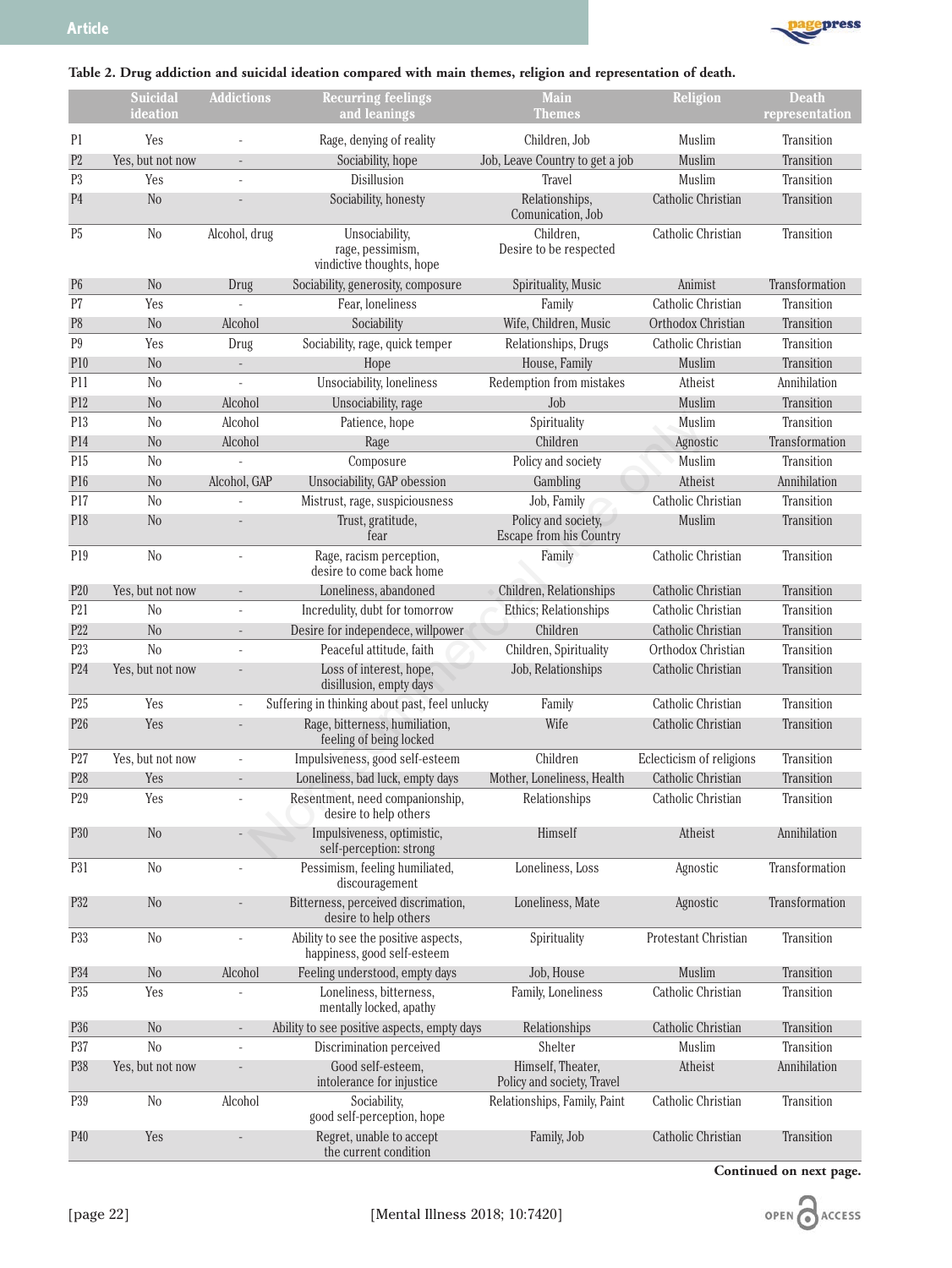

|                 | <b>Suicidal</b><br>ideation                                                                                                                                                                                                                                                                                                                                                                                 | <b>Addictions</b> | <b>Recurring feelings</b><br>and leanings                                                                                                                                                                                                                    | <b>Main</b><br><b>Themes</b>                                                    | Religion                                                                                                                                                                                                                                                                                                                                                              | <b>Death</b><br>representation |
|-----------------|-------------------------------------------------------------------------------------------------------------------------------------------------------------------------------------------------------------------------------------------------------------------------------------------------------------------------------------------------------------------------------------------------------------|-------------------|--------------------------------------------------------------------------------------------------------------------------------------------------------------------------------------------------------------------------------------------------------------|---------------------------------------------------------------------------------|-----------------------------------------------------------------------------------------------------------------------------------------------------------------------------------------------------------------------------------------------------------------------------------------------------------------------------------------------------------------------|--------------------------------|
| P41             | N <sub>o</sub>                                                                                                                                                                                                                                                                                                                                                                                              |                   | Hope, live for today                                                                                                                                                                                                                                         | Becoming a footballer<br>Muslim                                                 |                                                                                                                                                                                                                                                                                                                                                                       | Transition                     |
| P42             | N <sub>o</sub>                                                                                                                                                                                                                                                                                                                                                                                              |                   | Indifference perceived                                                                                                                                                                                                                                       | Family, Job                                                                     | Muslim                                                                                                                                                                                                                                                                                                                                                                | Transition                     |
| P43             | N <sub>o</sub>                                                                                                                                                                                                                                                                                                                                                                                              |                   | Bitterness,<br>good self-esteem                                                                                                                                                                                                                              | Himself.<br>Policy and society                                                  | Catholic Christian                                                                                                                                                                                                                                                                                                                                                    | Transition                     |
| P44             | N <sub>o</sub>                                                                                                                                                                                                                                                                                                                                                                                              |                   | Disillusionment, empty days                                                                                                                                                                                                                                  | Job                                                                             | Catholic Christian                                                                                                                                                                                                                                                                                                                                                    | Transition                     |
| P45             | Yes                                                                                                                                                                                                                                                                                                                                                                                                         |                   | Disbelief, pride,<br>trampled dignity                                                                                                                                                                                                                        | Family, Relationships,<br>Loneliness                                            | Catholic Christian                                                                                                                                                                                                                                                                                                                                                    | Transition                     |
| P46             | Yes                                                                                                                                                                                                                                                                                                                                                                                                         |                   | Bitterness, frustration, rage,<br>feeling useless                                                                                                                                                                                                            | Feelings of worthlessness, Job,<br>Catholic Christian<br>Children, Have nothing |                                                                                                                                                                                                                                                                                                                                                                       | Transition                     |
| P47             | Yes                                                                                                                                                                                                                                                                                                                                                                                                         |                   | Bitterness, nostalgia, rage,<br>empty days                                                                                                                                                                                                                   | Muslim<br>Job, Identity papers,<br>Loneliness                                   |                                                                                                                                                                                                                                                                                                                                                                       | Transition                     |
| P48             | Yes                                                                                                                                                                                                                                                                                                                                                                                                         |                   | Feeling victim, feeling betrayed                                                                                                                                                                                                                             | Past, Relationships,<br>Catholic Christian<br>Policy and society                |                                                                                                                                                                                                                                                                                                                                                                       | Transition                     |
| P49             | Yes, but only<br>at the beginning                                                                                                                                                                                                                                                                                                                                                                           |                   | Hope, empty days,<br>desire to help others                                                                                                                                                                                                                   | Family, Himself                                                                 | Catholic Christian                                                                                                                                                                                                                                                                                                                                                    | Transition                     |
| P <sub>50</sub> | N <sub>o</sub>                                                                                                                                                                                                                                                                                                                                                                                              |                   | Bitterness, nostalgia, rae,<br>empty days                                                                                                                                                                                                                    | Policy and society,<br>Relationships                                            | Agnostic                                                                                                                                                                                                                                                                                                                                                              | Transformation                 |
| P <sub>51</sub> | N <sub>o</sub>                                                                                                                                                                                                                                                                                                                                                                                              | <b>ND</b>         | Rage, intolerance for the present status                                                                                                                                                                                                                     | Job                                                                             | Catholic Christian                                                                                                                                                                                                                                                                                                                                                    | Transition                     |
| P <sub>52</sub> | <b>ND</b>                                                                                                                                                                                                                                                                                                                                                                                                   | L.                | Sadness, empty days, faith                                                                                                                                                                                                                                   | Spirituality                                                                    | Catholic Christian                                                                                                                                                                                                                                                                                                                                                    | Transition                     |
| P53             | N <sub>o</sub>                                                                                                                                                                                                                                                                                                                                                                                              |                   | Nostalgia, patriotism, respect                                                                                                                                                                                                                               | Policy and society, Study                                                       | Naturalism                                                                                                                                                                                                                                                                                                                                                            | Transformation                 |
| P <sub>54</sub> | N <sub>o</sub>                                                                                                                                                                                                                                                                                                                                                                                              | $\overline{a}$    | Disillusionment, regret, desire to help others                                                                                                                                                                                                               | Family, Past, Music                                                             | Catholic Christian                                                                                                                                                                                                                                                                                                                                                    | Transition                     |
| P <sub>55</sub> | No                                                                                                                                                                                                                                                                                                                                                                                                          |                   | Hope, courage, desire to help others                                                                                                                                                                                                                         | Spirituality                                                                    | Muslim                                                                                                                                                                                                                                                                                                                                                                | Transition                     |
|                 | immortality produces values that manage the<br>terror of death and buffer anguish, by<br>providing the sense that one is part of<br>something greater that will ultimately outlive<br>the individual or by making one's symbolic<br>identity superior to biological nature.<br>However, our findings show that our<br>homeless people, who are almost all<br>believers, do not find neither in religion nor |                   | <b>References</b><br>1. Busch-Geertsema<br>O'Sullivan E, Pleace N. Homelessness<br>and homeless policies in Europe: les-<br>sons from research. Brussels: Feantsa;<br>2010.<br>2. Busch-Geertsema V, Benjaminsen L,                                          | V,<br>Edgar<br>W,                                                               | Res 2010;37:1-18.<br>8. Pleace N, Quilgars D. Improving health<br>and social integration through housing<br>first: a review. Brussels: Feantsa; 2013.<br>9. Prigerson HG, Desai RA, Liu-Mares W,<br>Rosenheck RA. Suicidal ideation and<br>suicide attempts in homeless mentally<br>ill persons: age-specific risks of sub-<br>stance abuse. Soc Psychiatry Psychiatr |                                |
|                 | in immortality a sufficient reason for<br>avoiding suicide.<br>An article by David Jobes and Rachel<br>Mann <sup>30</sup> addressed the objective to illustrate<br>the opposition between the reasons for liv-<br>ing versus the reasons for dying. The<br>authors considered the results of the                                                                                                            |                   | Hrast MF, Pleace N. Extent and profile<br>of homelessness in European member<br>states. Brussels: European Observatory<br>on Homelessness; 2014.<br>3. Pleace N. Immigration and homeless-<br>O'Sullivan<br>ness.<br>In:<br>Homelessness research in Europe. | E<br>(ed).                                                                      | Epidemiol 2003;38:213-9.<br>10. Procter NG, De Leo D, Newman L.<br>Suicide and self-harm prevention for<br>people in immigration detention. Med J<br>Aust 2013;199:730-2.<br>11. Yoder KA. Comparing<br>attempters suicide ideators and nonsui-                                                                                                                       | suicide                        |

An article by David Jobes and Rachel Mann30 addressed the objective to illustrate the opposition between the reasons for living versus the reasons for dying. The authors considered the results of the research of Marsha Linehan on the protective factors which help people to avoid suicide, underlying that the same variety of reasons for living, which are the most common habits indicated by Camus or values considered by TMT, ultimately correspond to the reasons for dying. When the main themes of the biographies, which are the pivotal reasons for living, fail, suicide result as the last solution.

The limitations of this study consist on the intercultural difficulty derived from the different perspective of participants. The analysis of the main themes could have be better developed if a list of different possible habits had been available, providing useful inputs in order to facilitate narratives, linked to biographical aspects.

# **References**

- 1. Busch-Geertsema V, Edgar W, O'Sullivan E, Pleace N. Homelessness and homeless policies in Europe: lessons from research. Brussels: Feantsa; 2010.
- 2. Busch-Geertsema V, Benjaminsen L, Hrast MF, Pleace N. Extent and profile of homelessness in European member states. Brussels: European Observatory on Homelessness; 2014.
- 3. Pleace N. Immigration and homelessness. In: O'Sullivan E (ed). Homelessness research in Europe. Brussels: Feantsa; 2011. pp 143-163.
- 4. Kim MM, Ford JD, Howard DL, Bradford DW. Assessing trauma, substance abuse, and mental health in a sample of homeless men. Health Soc Work 2010;35:39-48.
- 5. Fischer PJ, Breakey WR. The epidemiology of alcohol, drug and mental disorders among homeless persons. Am Psychol 1991;46:1115-8.
- 6. Kipke MD, Montgomery SB, Simon TR, Iverson EF. Substance abuse disorders among runaway and homeless youth. Subst Use Misuse 1997;32:969- 86.
- 7. Dietz TL. Substance misuse, suicidal ideation and suicide attempts among a national sample of homeless. J Soc Serv

- 8. Pleace N, Quilgars D. Improving health and social integration through housing first: a review. Brussels: Feantsa; 2013.
- 9. Prigerson HG, Desai RA, Liu-Mares W, Rosenheck RA. Suicidal ideation and suicide attempts in homeless mentally ill persons: age-specific risks of substance abuse. Soc Psychiatry Psychiatr Epidemiol 2003;38:213-9.
- 10. Procter NG, De Leo D, Newman L. Suicide and self-harm prevention for people in immigration detention. Med J Aust 2013;199:730-2.
- 11. Yoder KA. Comparing suicide attempters, suicide ideators, and nonsuicidal homeless and runaway adolescents. Suicide Life-Threat Behav 1999;29:25-36.
- 12. Okamura T, Ito K, Morikawa S, Awata S. Suicidal behavior among homeless people in Japan. Soc Psychiatry Psychiatr Epidemiol 2014;49:573-82.
- 13. Jonas E, Fischer P. Terror management and religion: evidence that intrinsic religiousness mitigates worldview defense following mortality salience. J Pers Soc Psychol 2006;91:553-67.
- 14. Ronconi L, Testoni I, Zamperini A. Validation of the Italian version of the reasons for living inventory. TPM Appl Psychol 2009;16:151-9.
- 15. Chida Y, Steptoe A, Powell LH. Religiosity/spirituality and mortality: a